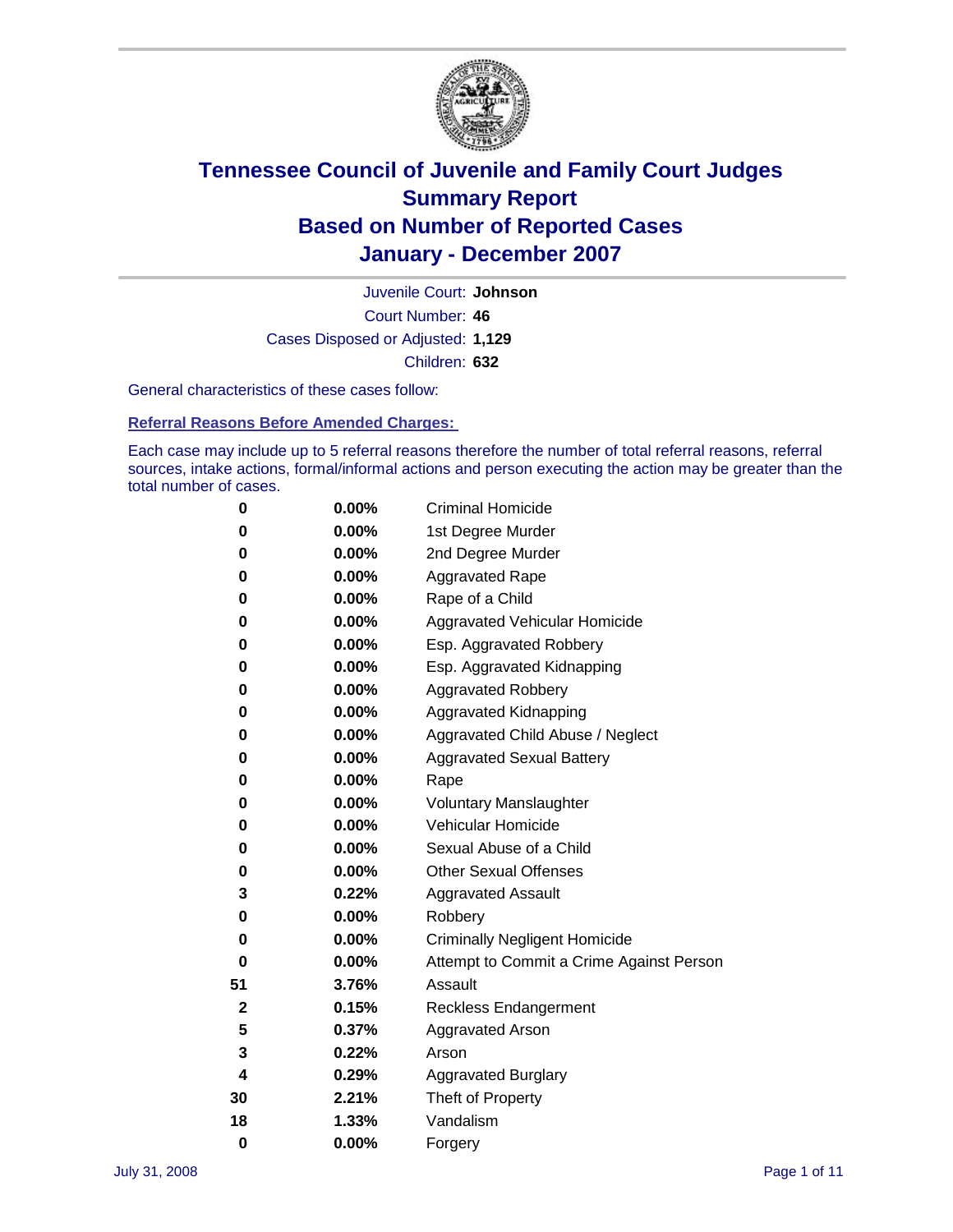

Court Number: **46** Juvenile Court: **Johnson** Cases Disposed or Adjusted: **1,129** Children: **632**

#### **Referral Reasons Before Amended Charges:**

Each case may include up to 5 referral reasons therefore the number of total referral reasons, referral sources, intake actions, formal/informal actions and person executing the action may be greater than the total number of cases.

| 0           | 0.00%    | <b>Worthless Checks</b>                                     |
|-------------|----------|-------------------------------------------------------------|
| 1           | 0.07%    | Illegal Possession / Fraudulent Use of Credit / Debit Cards |
| 2           | 0.15%    | <b>Burglary</b>                                             |
| 0           | 0.00%    | Unauthorized Use of a Vehicle                               |
| 0           | 0.00%    | <b>Cruelty to Animals</b>                                   |
| 0           | $0.00\%$ | Sale of Controlled Substances                               |
| 0           | 0.00%    | <b>Other Drug Offenses</b>                                  |
| 9           | 0.66%    | Possession of Controlled Substances                         |
| 0           | $0.00\%$ | <b>Criminal Attempt</b>                                     |
| 0           | 0.00%    | Carrying Weapons on School Property                         |
| 0           | 0.00%    | Unlawful Carrying / Possession of a Weapon                  |
| $\bf{0}$    | $0.00\%$ | <b>Evading Arrest</b>                                       |
| 0           | 0.00%    | Escape                                                      |
| $\mathbf 2$ | 0.15%    | Driving Under Influence (DUI)                               |
| 13          | 0.96%    | Possession / Consumption of Alcohol                         |
| 4           | 0.29%    | Resisting Stop, Frisk, Halt, Arrest or Search               |
| 0           | 0.00%    | <b>Aggravated Criminal Trespass</b>                         |
| 3           | 0.22%    | Harassment                                                  |
| 0           | $0.00\%$ | Failure to Appear                                           |
| 0           | 0.00%    | Filing a False Police Report                                |
| 1           | 0.07%    | Criminal Impersonation                                      |
| 35          | 2.58%    | <b>Disorderly Conduct</b>                                   |
| 6           | 0.44%    | <b>Criminal Trespass</b>                                    |
| 1           | 0.07%    | <b>Public Intoxication</b>                                  |
| 0           | $0.00\%$ | Gambling                                                    |
| 134         | 9.87%    | <b>Traffic</b>                                              |
| 0           | $0.00\%$ | Local Ordinances                                            |
| 5           | 0.37%    | Violation of Wildlife Regulations                           |
| $\bf{0}$    | $0.00\%$ | Contempt of Court                                           |
| 18          | 1.33%    | Violation of Probation                                      |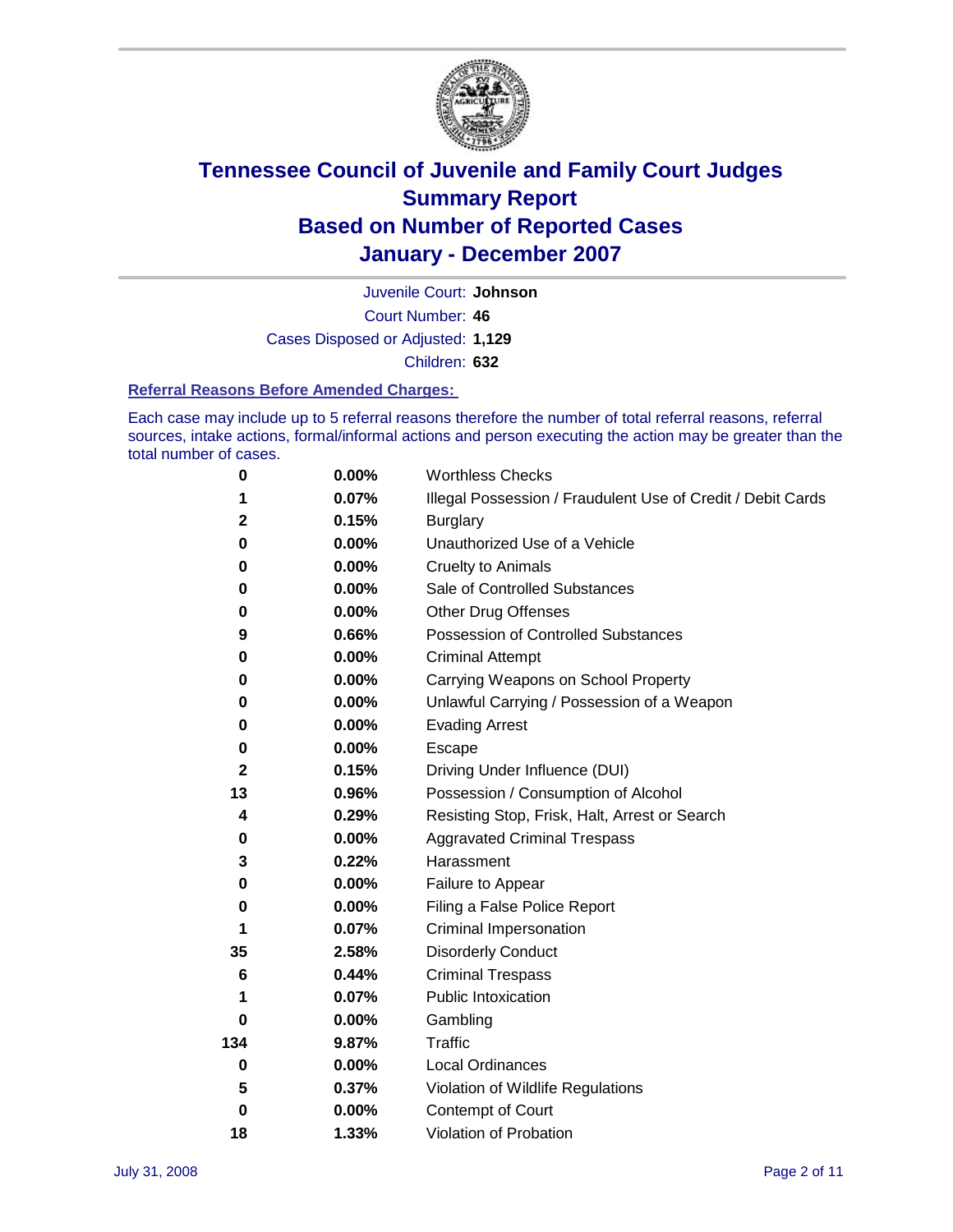

Court Number: **46** Juvenile Court: **Johnson** Cases Disposed or Adjusted: **1,129** Children: **632**

#### **Referral Reasons Before Amended Charges:**

Each case may include up to 5 referral reasons therefore the number of total referral reasons, referral sources, intake actions, formal/informal actions and person executing the action may be greater than the total number of cases.

| 0        | 0.00%    | Violation of Aftercare                 |
|----------|----------|----------------------------------------|
| 31       | 2.28%    | <b>Unruly Behavior</b>                 |
| 34       | 2.51%    | Truancy                                |
| 15       | 1.11%    | In-State Runaway                       |
| 8        | 0.59%    | Out-of-State Runaway                   |
| 38       | 2.80%    | Possession of Tobacco Products         |
| 4        | 0.29%    | Violation of a Valid Court Order       |
| 0        | $0.00\%$ | Violation of Curfew                    |
| 0        | $0.00\%$ | Sexually Abused Child                  |
| 0        | 0.00%    | <b>Physically Abused Child</b>         |
| 11       | 0.81%    | Dependency / Neglect                   |
| 3        | 0.22%    | <b>Termination of Parental Rights</b>  |
| 1        | 0.07%    | <b>Violation of Pretrial Diversion</b> |
| $\bf{0}$ | 0.00%    | Violation of Informal Adjustment       |
| 3        | 0.22%    | <b>Judicial Review</b>                 |
| 1        | 0.07%    | <b>Administrative Review</b>           |
| 0        | 0.00%    | <b>Foster Care Review</b>              |
| 29       | 2.14%    | Custody                                |
| 3        | 0.22%    | Visitation                             |
| 1        | 0.07%    | Paternity / Legitimation               |
| 787      | 58.00%   | <b>Child Support</b>                   |
| 0        | $0.00\%$ | <b>Request for Medical Treatment</b>   |
| $\bf{0}$ | 0.00%    | <b>Consent to Marry</b>                |
| 38       | 2.80%    | Other                                  |
| 1,357    | 100.00%  | <b>Total Referrals</b>                 |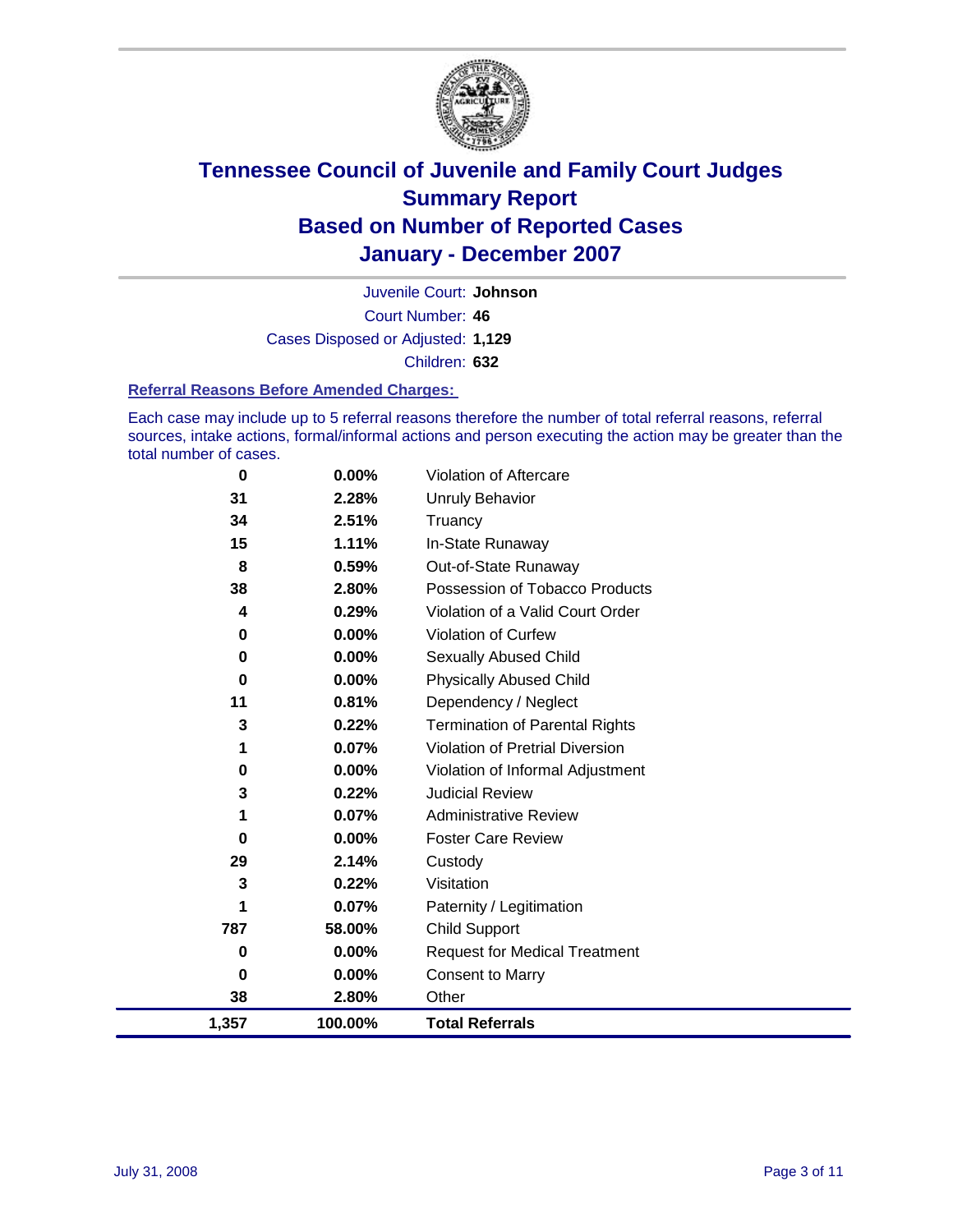

Court Number: **46** Juvenile Court: **Johnson** Cases Disposed or Adjusted: **1,129** Children: **632**

### **Referral Sources: 1**

| 1,357        | 100.00% | <b>Total Referral Sources</b>     |
|--------------|---------|-----------------------------------|
| 13           | 0.96%   | Other                             |
| $\mathbf{2}$ | 0.15%   | Unknown                           |
| 0            | 0.00%   | Hospital                          |
| 5            | 0.37%   | Child & Parent                    |
| 52           | 3.83%   | Victim                            |
| 0            | 0.00%   | <b>Other Court</b>                |
| $\bf{0}$     | 0.00%   | Social Agency                     |
| 13           | 0.96%   | <b>Court Staff</b>                |
| 787          | 58.00%  | <b>District Attorney's Office</b> |
| 0            | 0.00%   | <b>Other State Department</b>     |
| 48           | 3.54%   | <b>DCS</b>                        |
| 0            | 0.00%   | <b>CSA</b>                        |
| 31           | 2.28%   | School                            |
| 0            | 0.00%   | Self                              |
| 13           | 0.96%   | Relatives                         |
| 47           | 3.46%   | Parents                           |
| 346          | 25.50%  | Law Enforcement                   |

### **Age of Child at Referral: 2**

| 632              | 100.00% | <b>Total Child Count</b> |  |
|------------------|---------|--------------------------|--|
| 0                | 0.00%   | Unknown / Not Reported   |  |
| $\boldsymbol{4}$ | 0.63%   | Ages 19 and Over         |  |
| 151              | 23.89%  | Ages 17 through 18       |  |
| 135              | 21.36%  | Ages 15 through 16       |  |
| 70               | 11.08%  | Ages 13 through 14       |  |
| 33               | 5.22%   | Ages 11 through 12       |  |
| 239              | 37.82%  | Ages 10 and Under        |  |
|                  |         |                          |  |

<sup>1</sup> If different than number of Referral Reasons (1357), verify accuracy of your court's data.

<sup>2</sup> One child could be counted in multiple categories, verify accuracy of your court's data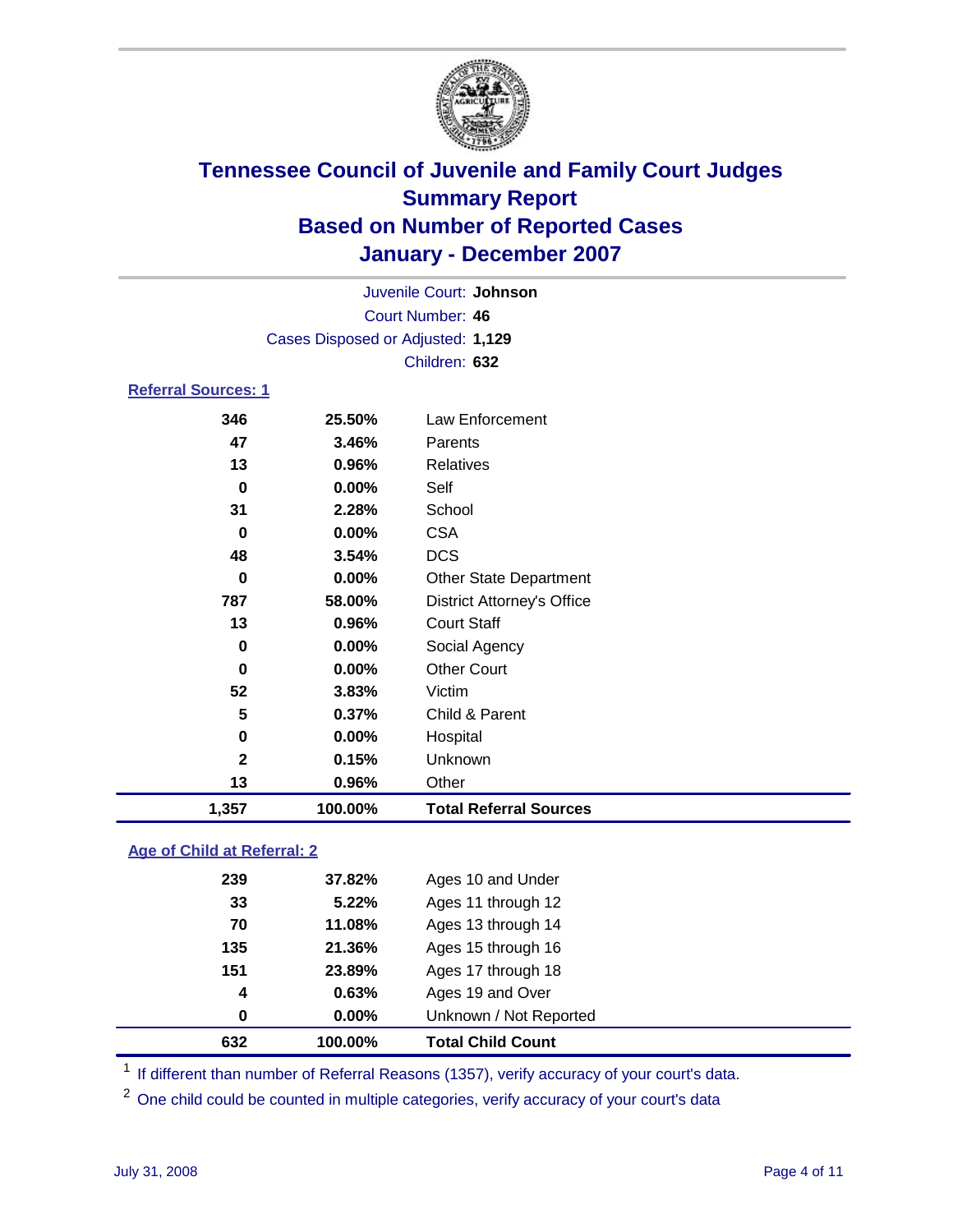

| Juvenile Court: Johnson                 |                                   |                          |  |  |  |
|-----------------------------------------|-----------------------------------|--------------------------|--|--|--|
| Court Number: 46                        |                                   |                          |  |  |  |
|                                         | Cases Disposed or Adjusted: 1,129 |                          |  |  |  |
|                                         |                                   | Children: 632            |  |  |  |
| Sex of Child: 1                         |                                   |                          |  |  |  |
| 417                                     | 65.98%                            | Male                     |  |  |  |
| 215                                     | 34.02%                            | Female                   |  |  |  |
| $\bf{0}$                                | 0.00%                             | Unknown                  |  |  |  |
| 632                                     | 100.00%                           | <b>Total Child Count</b> |  |  |  |
| Race of Child: 1                        |                                   |                          |  |  |  |
| 619                                     | 97.94%                            | White                    |  |  |  |
| 10                                      | 1.58%                             | African American         |  |  |  |
| 1                                       | 0.16%                             | Native American          |  |  |  |
| 0                                       | 0.00%                             | Asian                    |  |  |  |
| 1                                       | 0.16%                             | Mixed                    |  |  |  |
| 1                                       | 0.16%                             | Unknown                  |  |  |  |
| 632                                     | 100.00%                           | <b>Total Child Count</b> |  |  |  |
| <b>Hispanic Origin: 1</b>               |                                   |                          |  |  |  |
| 5                                       | 0.79%                             | Yes                      |  |  |  |
| 627                                     | 99.21%                            | <b>No</b>                |  |  |  |
| $\mathbf 0$                             | 0.00%                             | Unknown                  |  |  |  |
| 632                                     | 100.00%                           | <b>Total Child Count</b> |  |  |  |
| <b>School Enrollment of Children: 1</b> |                                   |                          |  |  |  |
| 467                                     | 73.89%                            | Yes                      |  |  |  |
| 163                                     | 25.79%                            | No                       |  |  |  |
| $\overline{\mathbf{2}}$                 | 0.32%                             | Unknown                  |  |  |  |
| 632                                     | 100.00%                           | <b>Total Child Count</b> |  |  |  |

One child could be counted in multiple categories, verify accuracy of your court's data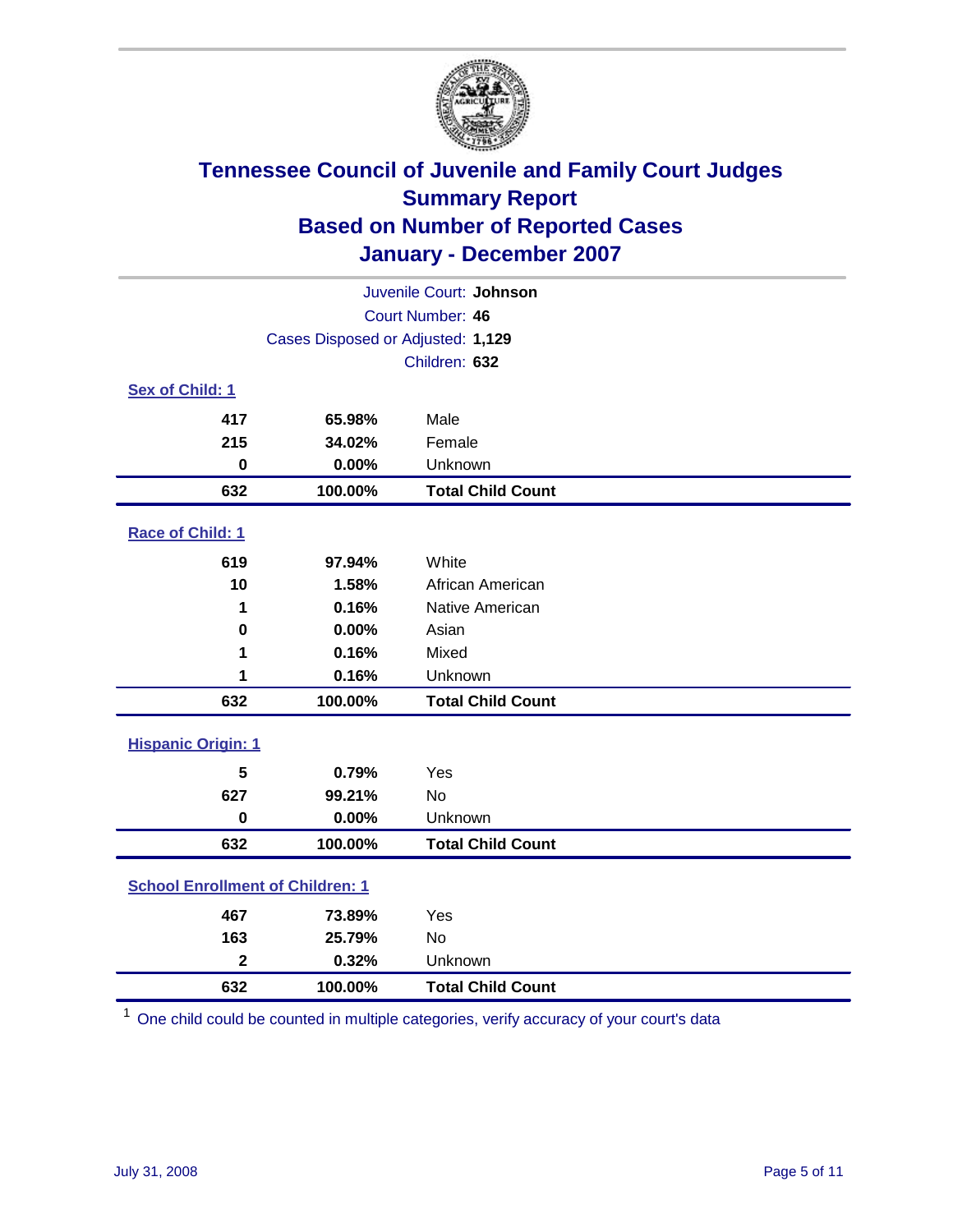

Court Number: **46** Juvenile Court: **Johnson** Cases Disposed or Adjusted: **1,129** Children: **632**

#### **Living Arrangement of Child at Time of Referral: 1**

| 632 | 100.00%  | <b>Total Child Count</b>     |
|-----|----------|------------------------------|
| 4   | 0.63%    | Other                        |
| 384 | 60.76%   | Unknown                      |
| 0   | $0.00\%$ | Independent                  |
| 4   | 0.63%    | In an Institution            |
| 11  | 1.74%    | In a Residential Center      |
| 0   | $0.00\%$ | In a Group Home              |
| 3   | 0.47%    | With Foster Family           |
| 2   | 0.32%    | With Adoptive Parents        |
| 31  | 4.91%    | <b>With Relatives</b>        |
| 21  | 3.32%    | <b>With Father</b>           |
| 104 | 16.46%   | <b>With Mother</b>           |
| 14  | 2.22%    | With Mother and Stepfather   |
| 5   | 0.79%    | With Father and Stepmother   |
| 49  | 7.75%    | With Both Biological Parents |
|     |          |                              |

#### **Type of Detention: 2**

| 1.129        | 100.00%  | <b>Total Detention Count</b> |
|--------------|----------|------------------------------|
| 2            | 0.18%    | Other                        |
| 1,124        | 99.56%   | Does Not Apply               |
| 1            | $0.09\%$ | Unknown                      |
| 0            | 0.00%    | <b>Psychiatric Hospital</b>  |
| 0            | 0.00%    | Jail - No Separation         |
| 0            | $0.00\%$ | Jail - Partial Separation    |
| 0            | $0.00\%$ | Jail - Complete Separation   |
| $\mathbf{2}$ | 0.18%    | Juvenile Detention Facility  |
| 0            | 0.00%    | Non-Secure Placement         |
|              |          |                              |

<sup>1</sup> One child could be counted in multiple categories, verify accuracy of your court's data

<sup>2</sup> If different than number of Cases (1129) verify accuracy of your court's data.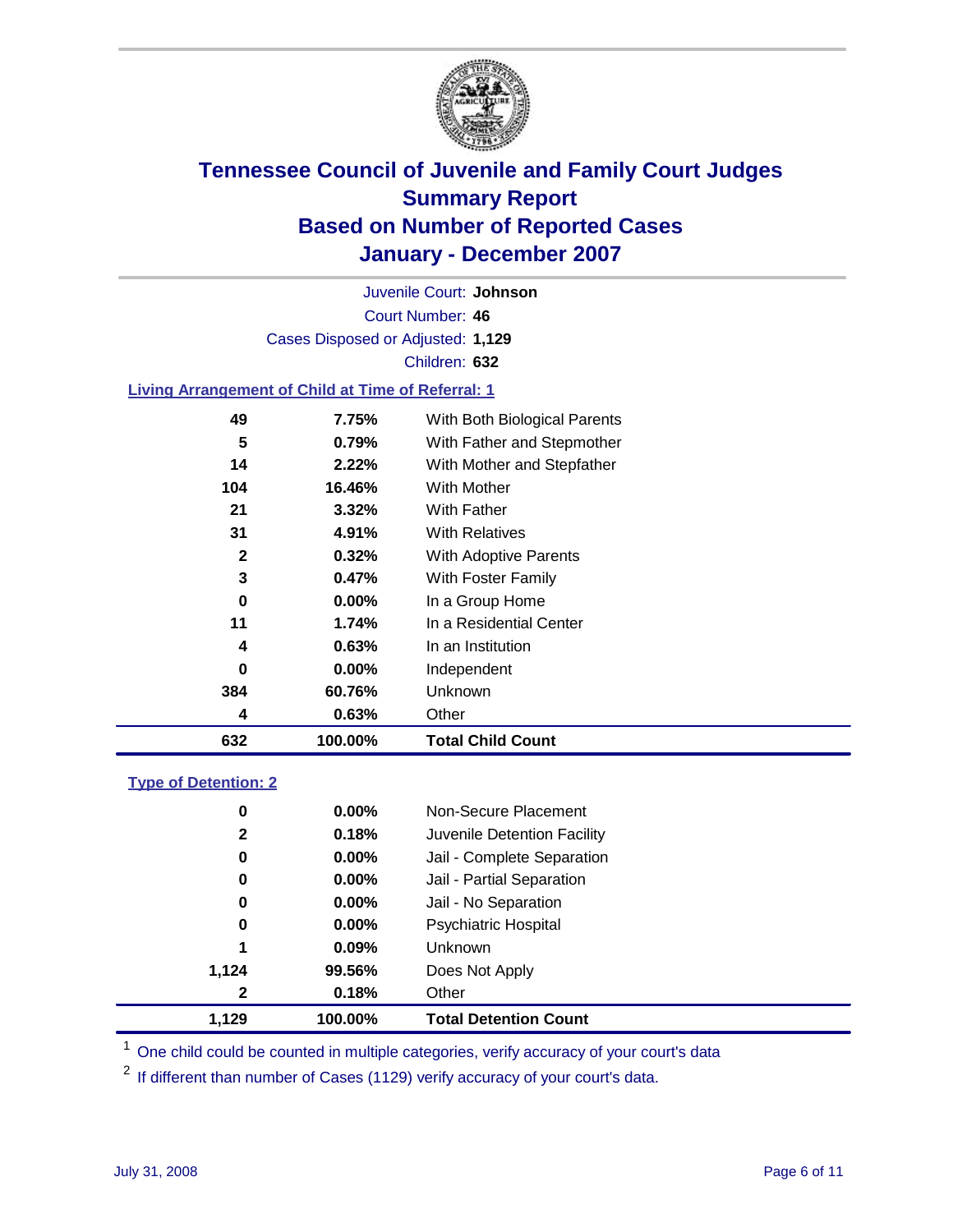

|                                                    | Juvenile Court: Johnson           |                                      |  |  |  |  |  |
|----------------------------------------------------|-----------------------------------|--------------------------------------|--|--|--|--|--|
|                                                    | Court Number: 46                  |                                      |  |  |  |  |  |
|                                                    | Cases Disposed or Adjusted: 1,129 |                                      |  |  |  |  |  |
|                                                    | Children: 632                     |                                      |  |  |  |  |  |
| <b>Placement After Secure Detention Hearing: 1</b> |                                   |                                      |  |  |  |  |  |
| 0                                                  | 0.00%                             | Returned to Prior Living Arrangement |  |  |  |  |  |
| 1                                                  | 0.09%                             | Juvenile Detention Facility          |  |  |  |  |  |
| 0                                                  | 0.00%                             | Jail                                 |  |  |  |  |  |
| 0                                                  | $0.00\%$                          | Shelter / Group Home                 |  |  |  |  |  |
|                                                    | 0.09%                             | <b>Foster Family Home</b>            |  |  |  |  |  |
| 0                                                  | 0.00%                             | <b>Psychiatric Hospital</b>          |  |  |  |  |  |
|                                                    | 0.09%                             | Unknown / Not Reported               |  |  |  |  |  |
| 1,125                                              | 99.65%                            | Does Not Apply                       |  |  |  |  |  |
| 1                                                  | 0.09%                             | Other                                |  |  |  |  |  |
| 1,129                                              | 100.00%                           | <b>Total Placement Count</b>         |  |  |  |  |  |
|                                                    |                                   |                                      |  |  |  |  |  |
| <b>Intake Actions: 2</b>                           |                                   |                                      |  |  |  |  |  |
| 385                                                | 28.37%                            | <b>Petition Filed</b>                |  |  |  |  |  |
| 41                                                 | 3.02%                             | <b>Motion Filed</b>                  |  |  |  |  |  |
| 150                                                | 11.05%                            | <b>Citation Processed</b>            |  |  |  |  |  |
| 0                                                  | 0.00%                             | Notification of Paternity Processed  |  |  |  |  |  |
| 1                                                  | 0.07%                             | Scheduling of Judicial Review        |  |  |  |  |  |
| 773                                                | 56.96%                            | Scheduling of Administrative Review  |  |  |  |  |  |
| 0                                                  | 0.00%                             | Scheduling of Foster Care Review     |  |  |  |  |  |
| 0                                                  | 0.00%                             | Unknown                              |  |  |  |  |  |
| $\mathbf 2$                                        | 0.15%                             | Does Not Apply                       |  |  |  |  |  |
| 5                                                  | 0.37%                             | Other                                |  |  |  |  |  |
| 1,357                                              | 100.00%                           | <b>Total Intake Count</b>            |  |  |  |  |  |

<sup>1</sup> If different than number of Cases (1129) verify accuracy of your court's data.

<sup>2</sup> If different than number of Referral Reasons (1357), verify accuracy of your court's data.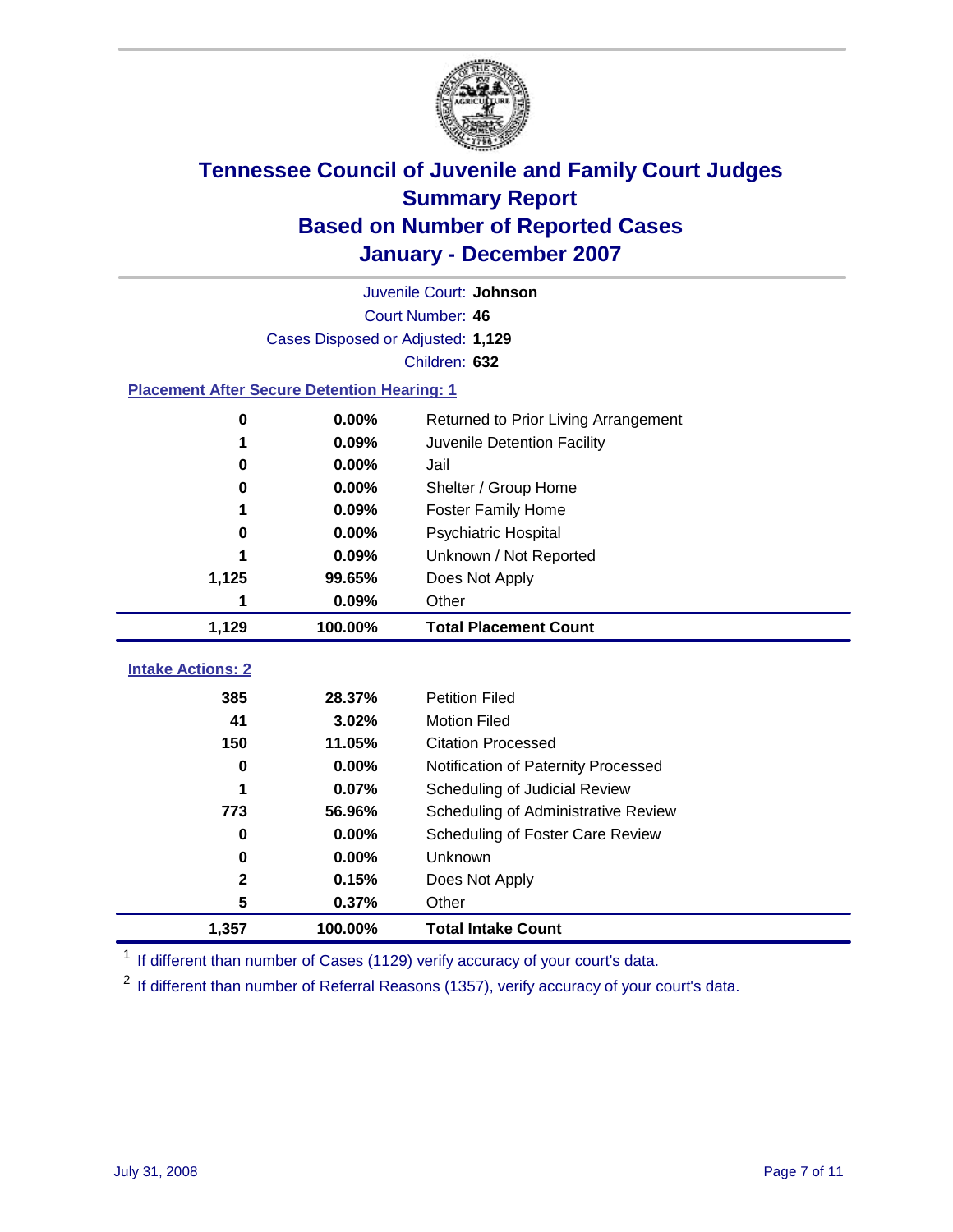

Court Number: **46** Juvenile Court: **Johnson** Cases Disposed or Adjusted: **1,129** Children: **632**

### **Last Grade Completed by Child: 1**

| 129         | 20.41%  | Too Young for School     |
|-------------|---------|--------------------------|
| 1           | 0.16%   | Preschool                |
| $\bf{0}$    | 0.00%   | Kindergarten             |
| 5           | 0.79%   | 1st Grade                |
| 1           | 0.16%   | 2nd Grade                |
| 0           | 0.00%   | 3rd Grade                |
| 3           | 0.47%   | 4th Grade                |
| 1           | 0.16%   | 5th Grade                |
| 5           | 0.79%   | 6th Grade                |
| 19          | 3.01%   | 7th Grade                |
| 20          | 3.16%   | 8th Grade                |
| 37          | 5.85%   | 9th Grade                |
| 39          | 6.17%   | 10th Grade               |
| 68          | 10.76%  | 11th Grade               |
| 10          | 1.58%   | 12th Grade               |
| 1           | 0.16%   | Non-Graded Special Ed    |
| 5           | 0.79%   | <b>GED</b>               |
| $\mathbf 0$ | 0.00%   | Graduated                |
| 1           | 0.16%   | Never Attended School    |
| 286         | 45.25%  | Unknown                  |
| 1           | 0.16%   | Other                    |
| 632         | 100.00% | <b>Total Child Count</b> |

### **Enrolled in Special Education: 1**

<sup>1</sup> One child could be counted in multiple categories, verify accuracy of your court's data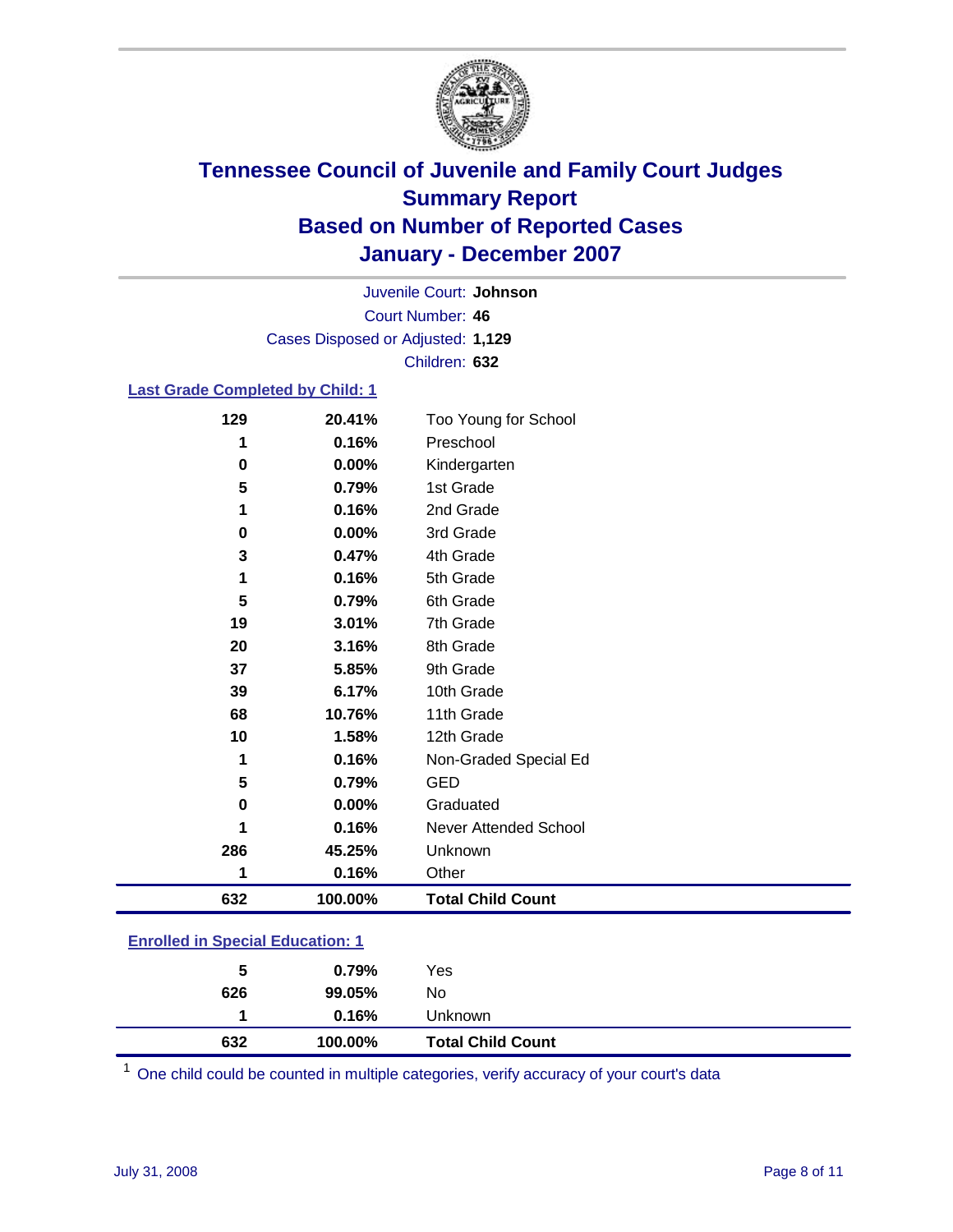

| Juvenile Court: Johnson |                                   |                           |  |  |
|-------------------------|-----------------------------------|---------------------------|--|--|
|                         | Court Number: 46                  |                           |  |  |
|                         | Cases Disposed or Adjusted: 1,129 |                           |  |  |
|                         | Children: 632                     |                           |  |  |
|                         | <b>Action Executed By: 1</b>      |                           |  |  |
| 1,355                   | 99.85%                            | Judge                     |  |  |
| 0                       | $0.00\%$                          | Referee                   |  |  |
| $\mathbf{2}$            | 0.15%                             | <b>YSO</b>                |  |  |
| 0                       | $0.00\%$                          | Other                     |  |  |
| 0                       | $0.00\%$                          | Unknown / Not Reported    |  |  |
| 1,357                   | 100.00%                           | <b>Total Action Count</b> |  |  |

### **Formal / Informal Actions: 1**

| 105   | 7.74%    | Dismissed                                        |
|-------|----------|--------------------------------------------------|
| 0     | $0.00\%$ | Retired / Nolle Prosequi                         |
| 19    | 1.40%    | <b>Complaint Substantiated Delinquent</b>        |
| 16    | 1.18%    | <b>Complaint Substantiated Status Offender</b>   |
| 4     | 0.29%    | <b>Complaint Substantiated Dependent/Neglect</b> |
| 0     | $0.00\%$ | <b>Complaint Substantiated Abused</b>            |
| 0     | $0.00\%$ | <b>Complaint Substantiated Mentally III</b>      |
| 361   | 26.60%   | Informal Adjustment                              |
| 17    | 1.25%    | <b>Pretrial Diversion</b>                        |
| 0     | $0.00\%$ | <b>Transfer to Adult Court Hearing</b>           |
| 0     | $0.00\%$ | Charges Cleared by Transfer to Adult Court       |
| 713   | 52.54%   | Special Proceeding                               |
| 25    | 1.84%    | <b>Review Concluded</b>                          |
| 75    | 5.53%    | Case Held Open                                   |
| 22    | 1.62%    | Other                                            |
| 0     | $0.00\%$ | Unknown / Not Reported                           |
| 1,357 | 100.00%  | <b>Total Action Count</b>                        |

<sup>1</sup> If different than number of Referral Reasons (1357), verify accuracy of your court's data.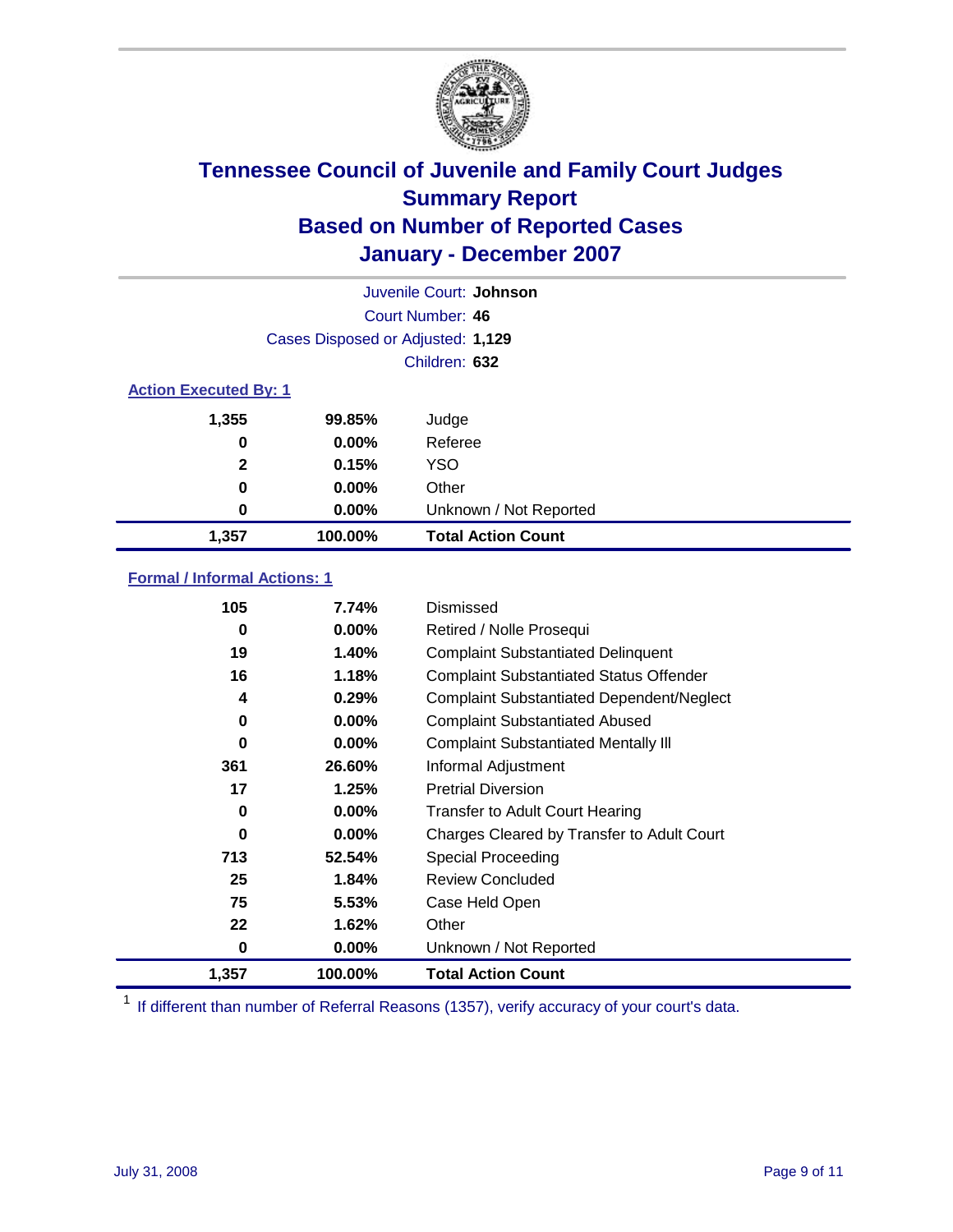

|                       |                                   | Juvenile Court: Johnson                               |
|-----------------------|-----------------------------------|-------------------------------------------------------|
|                       |                                   | Court Number: 46                                      |
|                       | Cases Disposed or Adjusted: 1,129 |                                                       |
|                       |                                   | Children: 632                                         |
| <b>Case Outcomes:</b> |                                   | There can be multiple outcomes for one child or case. |
| 194                   | 13.00%                            | <b>Case Dismissed</b>                                 |
| 6                     | 0.40%                             | Case Retired or Nolle Prosequi                        |
| 0                     | 0.00%                             | Warned / Counseled                                    |
| 700                   | 46.92%                            | <b>Held Open For Review</b>                           |
| 12                    | 0.80%                             | Supervision / Probation to Juvenile Court             |
| 0                     | 0.00%                             | <b>Probation to Parents</b>                           |
| 0                     | 0.00%                             | Referral to Another Entity for Supervision / Service  |
| 1                     | 0.07%                             | Referred for Mental Health Counseling                 |
| 3                     | 0.20%                             | Referred for Alcohol and Drug Counseling              |
| 0                     | 0.00%                             | <b>Referred to Alternative School</b>                 |
| 0                     | 0.00%                             | Referred to Private Child Agency                      |
| 6                     | 0.40%                             | Referred to Defensive Driving School                  |
| 0                     | 0.00%                             | Referred to Alcohol Safety School                     |
| 0                     | 0.00%                             | Referred to Juvenile Court Education-Based Program    |
| 0                     | 0.00%                             | Driver's License Held Informally                      |
| 0                     | 0.00%                             | <b>Voluntary Placement with DMHMR</b>                 |
| 0                     | 0.00%                             | <b>Private Mental Health Placement</b>                |
| 0                     | 0.00%                             | <b>Private MR Placement</b>                           |
| 0                     | 0.00%                             | Placement with City/County Agency/Facility            |
| 0                     | 0.00%                             | Placement with Relative / Other Individual            |
| 175                   | 11.73%                            | Fine                                                  |
| 8                     | 0.54%                             | <b>Public Service</b>                                 |
| 10                    | 0.67%                             | Restitution                                           |
| 2                     | 0.13%                             | <b>Runaway Returned</b>                               |
| 5                     | 0.34%                             | No Contact Order                                      |
| 0                     | 0.00%                             | Injunction Other than No Contact Order                |
| 0                     | 0.00%                             | <b>House Arrest</b>                                   |
| 0                     | 0.00%                             | <b>Court Defined Curfew</b>                           |
| 0                     | 0.00%                             | Dismissed from Informal Adjustment                    |
| 7                     | 0.47%                             | <b>Dismissed from Pretrial Diversion</b>              |
| 0                     | 0.00%                             | <b>Released from Probation</b>                        |
| 0                     | 0.00%                             | <b>Transferred to Adult Court</b>                     |
| 0                     | 0.00%                             | <b>DMHMR Involuntary Commitment</b>                   |